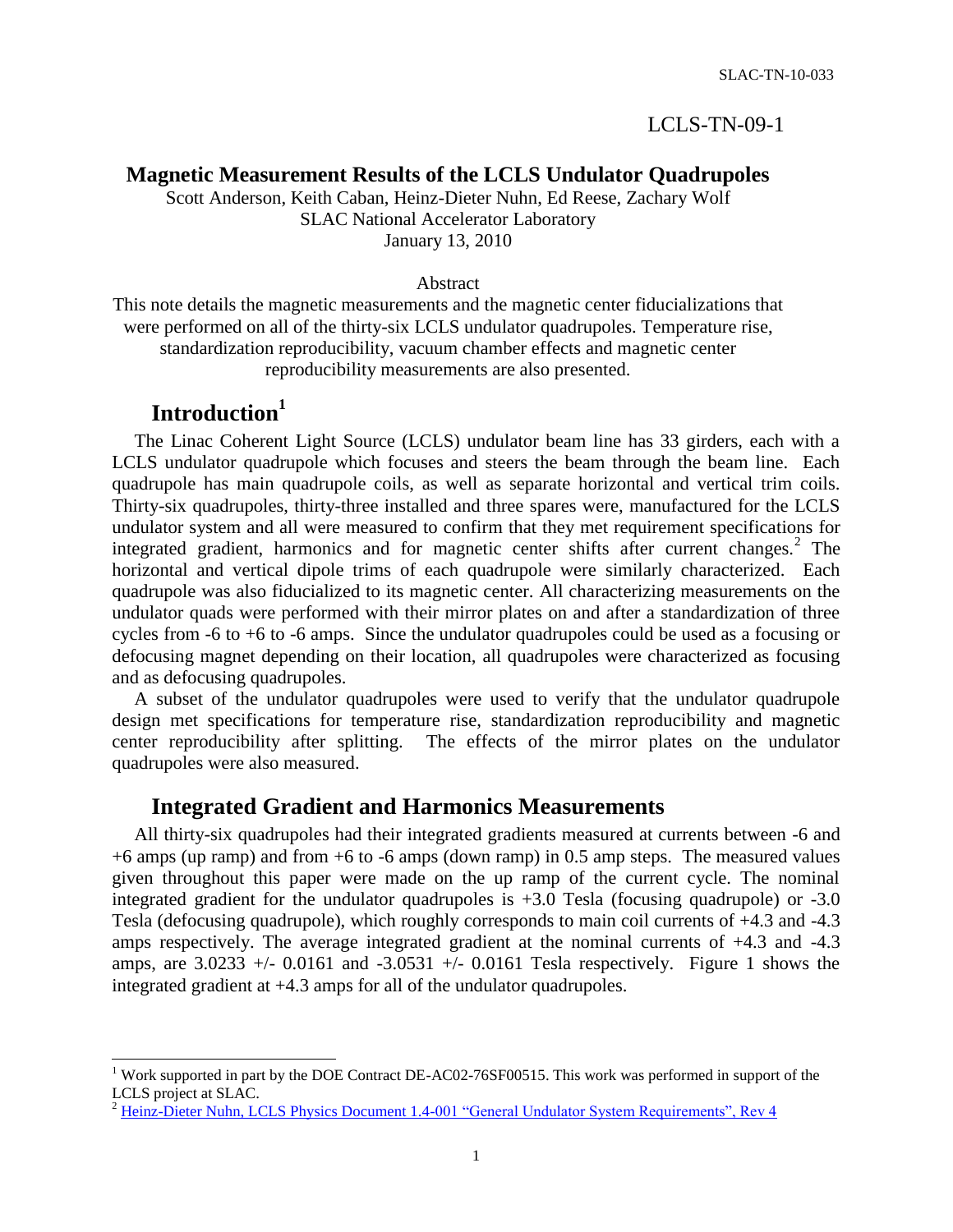

Figure 1. Integrated Gradient at +4.3 amps (calculated using 3rd order fit of data from -6 to +6 amps in 0.5 amps steps). Each of the thirty-six undulator quadrupoles was assigned a barcode number as its name, for example quadrupole 000706 is the quadrupole listed on this graph as 706.

 The harmonics for all of the quadrupoles were measured at the maximum current values of 6 amps and at the nominal current values. The harmonics for the all the undulator quads were acceptable. Table 1 lists the maximum and mean normalized harmonics for harmonic numbers n  $=$  3, 4, 6 and 10 for all the undulator quads at the nominal currents. A summary plot of these harmonics at -4.3 amps, for all the magnets, is in figure 2. The plot for  $+4.3$  amps is nearly identical.

| Harmonic# | <b>Maximum</b> | <b>Mean</b> | <b>Standard Deviation</b> |
|-----------|----------------|-------------|---------------------------|
|           | 7.642E-03      | 4.042E-03   | 1.5960E-03                |
|           | 2.547E-03      | 9.994E-04   | 4.5262E-04                |
|           | 2.441E-03      | 2.184E-03   | 1.5964E-04                |
|           | 7.852E-04      | 2.565E-04   | 1.0950E-04                |

Table 1: Normalized (normalized to the fundamental harmonic  $n = 2$ ) Harmonics:  $n = 3$ (sextupole), 4 (octupole), 6 and 10 maximum, mean and standard deviation at +/- 4.3 amps. Harmonics given at radius  $= 0.004133$  meters.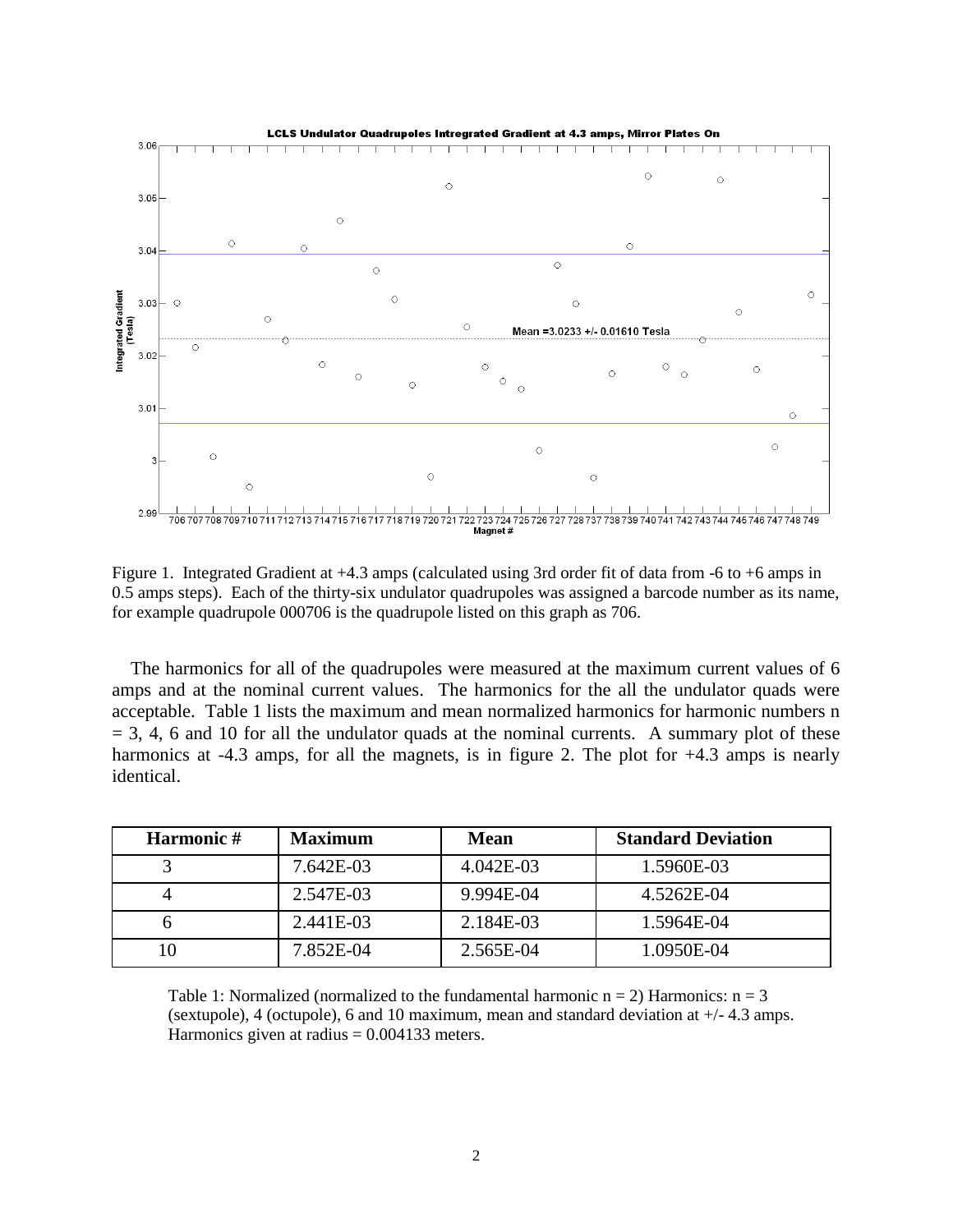

Figure 2: Normalized harmonics ( $n = 3, 4, 6$  and 10) for all quadrupoles at -4.3 amps. Harmonics given at radius  $= 0.004133$  meters.

#### **Horizontal and Vertical Trim Measurements**

Each quadrupole has separately wound and powered horizontal and vertical trim coils. Each trim's characteristics were measured using the same rotating coil used for the main coil measurements. The trims were measured in a  $+/-$  0.5 amp square pattern (values are listed in Table 2), with the main coils set at both of the two nominal currents. Each horizontal trim gave on average an integrated field of 5.33 +/- 0.06 x  $10^{-4}$  Tm for each 1 amp delta change which is equivalent to a quadrupole displacement of 175.5  $+/- 2.1$  µm. Each vertical trim gave on average an integrated field of 5.20 +/-  $0.08 \times 10^{-4}$  Tm for each 1 amp delta change which is equivalent to a quadrupole displacement of 171.6  $\pm$ /- 2.5 µm. The average magnetic center change, due to hysteresis, between the start of the  $+/- 0.5$  amp current square pattern and the end for all the quadrupoles was  $0.77 + (-0.53 \text{ µm} \text{ in the horizontal and } 0.96 + (-0.54 \text{ µm} \text{ in the vertical.})$ 

After the undulator quadrupoles were installed the trims were used to correct the beam when the quadrupole was offset by a known amount. There should be a clear correlation between the quadrupole offset, which causes a dipole field kick related to the quadrupole strength and the trim field strength to counter it. It was noticed that the trims over corrected by about 15%. The trims of a spare undulator quadrupole were remeasured using a stretched wire system and it was found that the dipole calibration of the DC1B rotating coil used in the original measurements was low by 15.7%. The quadrupole calibration of the DC1B rotating coil was also checked and found to be the same as before. Since the DC1B rotating coil was used to measure the dipole field of the trims, their measured dipole transfer functions (integrated field per ampere of current) were 15.7% low. To correct this measurement error, all of the undulator quadrupole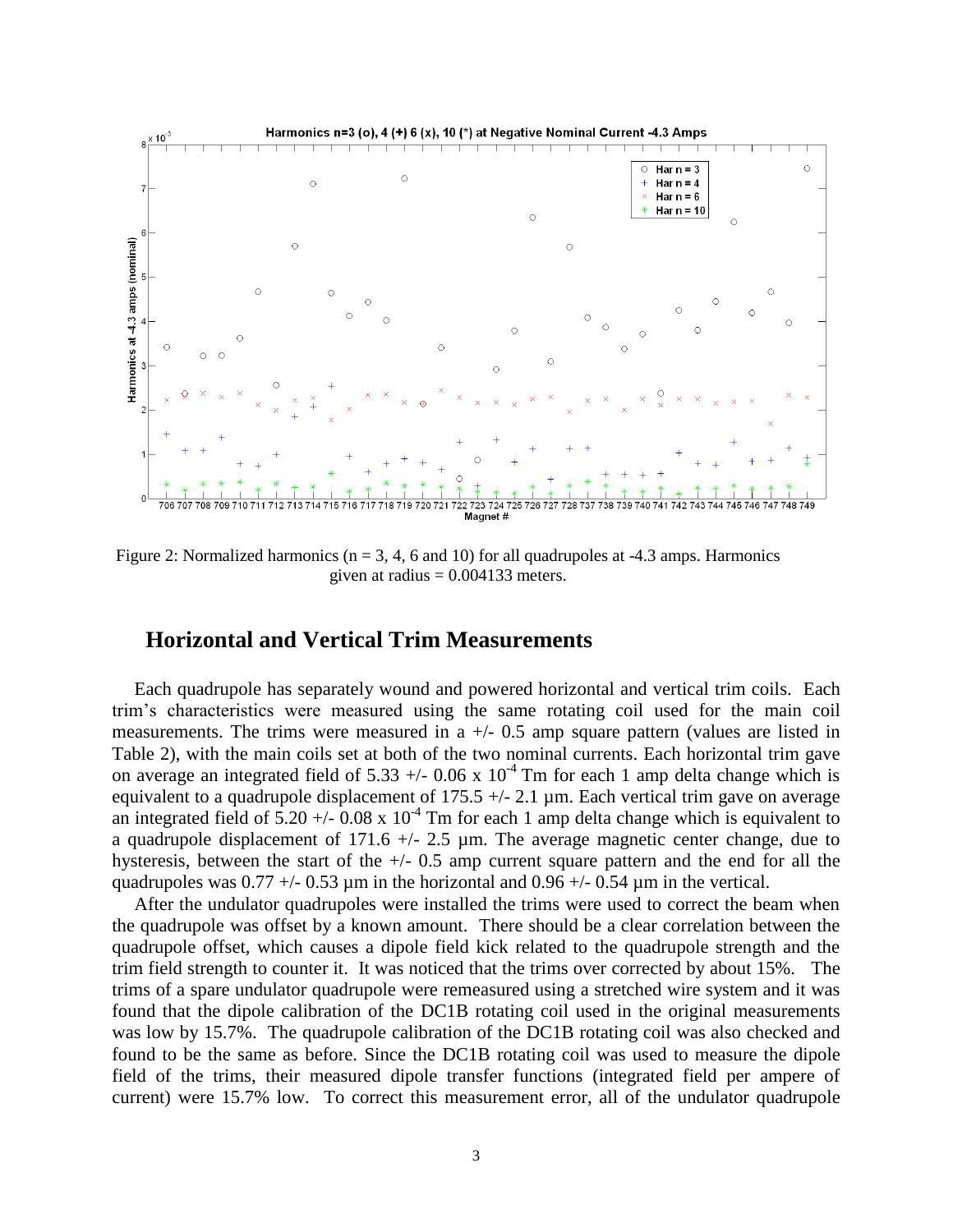trims will have their transfer function coefficients divided by 0.8642 which will fully correct for the dipole coil calibration error. Appendix A gives a more thorough explanation of coil recalibration process.

Using the above correction, each horizontal trim gave, on average, an integrated field of 6.17  $+/- 0.07 \times 10^{-4}$  Tm for each 1 amp delta change which is equivalent to a quadrupole displacement of 203.1 +/- 2.4  $\mu$ m. Each vertical trim gave on average an integrated field of 6.02 +/- 0.09 x 10<sup>-4</sup> Tm for each 1 amp delta change which is equivalent to a quadrupole displacement of 198.6  $+/-$ 2.5  $\mu$ m. The average magnetic center change, due to hysteresis, after the  $+/- 0.5$  amp current square pattern measurements for all the quadrupoles was  $0.89 +/-0.61$  µm in the horizontal and 1.11+/- 0.62 µm in the vertical. All subsequent dipole field related measurements take into account the DC1B rotating coil dipole recalibration.

| <b>Position Description</b> | H-Cur   | V-Cur   |
|-----------------------------|---------|---------|
| Center                      | 0 A     | 0 A     |
| <b>Upper Right Corner</b>   | $+0.5A$ | $+0.5A$ |
| Lower Right Corner          | $+0.5A$ | $-0.5A$ |
| <b>Lower Left Corner</b>    | $-0.5A$ | $-0.5A$ |
| <b>Upper Left Corner</b>    | $-0.5A$ | $+0.5A$ |
| Center                      | 0 A     | 0 A     |

Table 2: Current sequence for trim square pattern

## **Center Shifts from +/- 20% Gradient Change**

During the Beam Based Alignment (BBA) procedure each undulator quadrupole has its main coil current (and its gradient) changed by  $+/- 20\%$  from its nominal value. The magnetic center of each quadrupole is required to move less than  $+/- 3 \mu m$  during that change. The center change was measured around both nominal currents, by increasing the current by 1 amp, bringing it back to nominal, lowering the current by 1 amp and bringing it back to nominal current. The BBA center change measurements were done in 0.5 amp steps with magnetic center measurements taken at each step. All the quadrupoles had measured center shifts below 3 µm for the nominal to +20% and the nominal to -20% gradient changes. The mean center shifts of all the quadrupoles are listed in table 3 and show that on average the center shifts are 1 µm or less.

| Axis | Center shift for $+1$ amp from nominal | Center shift for -1 amp from nominal |
|------|----------------------------------------|--------------------------------------|
|      | $0.89 + -0.61$ µm                      | $1.04 + -0.73 \mu m$                 |
|      | $0.64 + (-0.47)$ µm                    | $0.84 + -0.78 \mu m$                 |

Table 3: Magnetic Center Shift after +/- 1 amp change on quad main.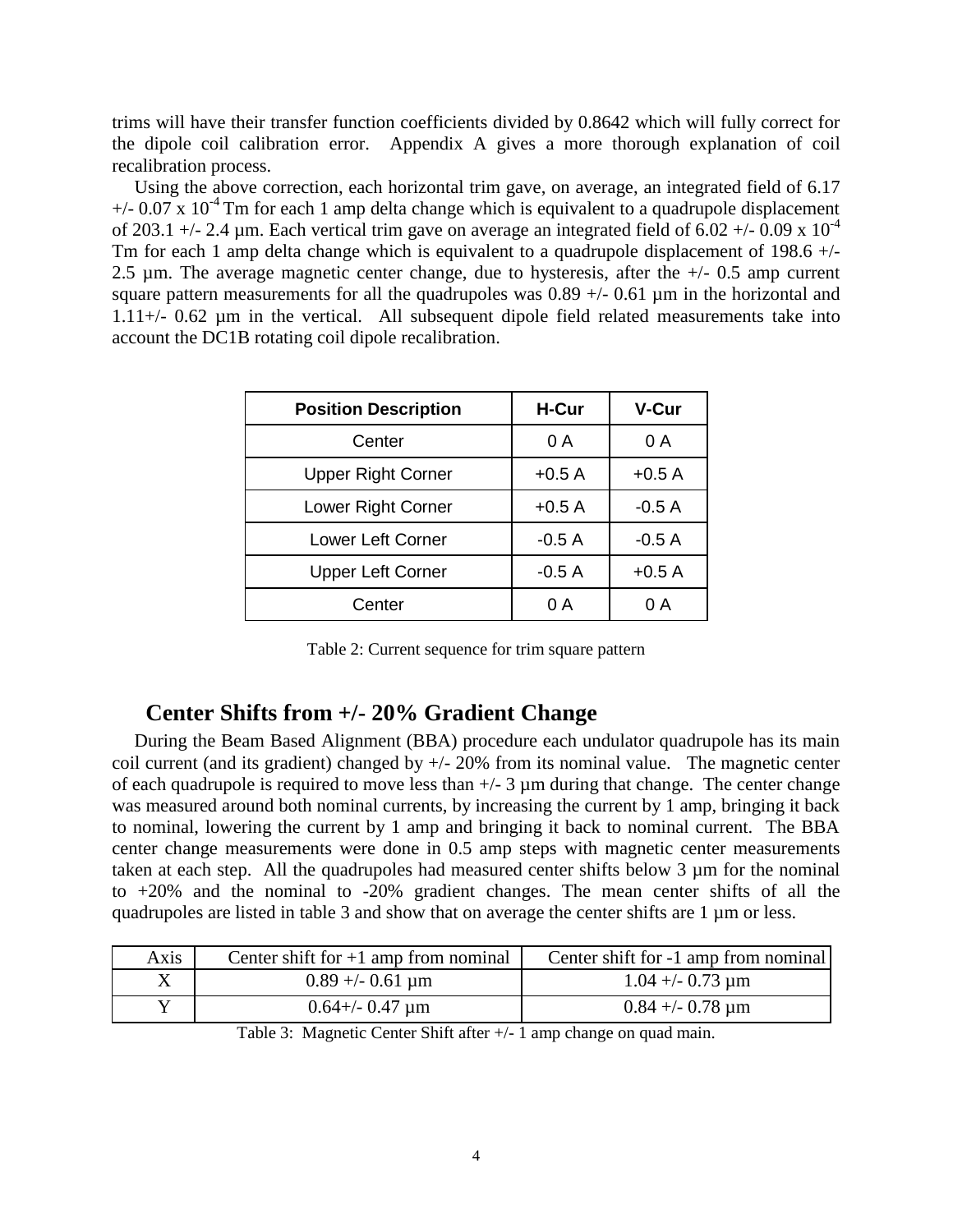#### **Magnetic Fiducialization**

Fiducializing a quadrupole relates its outside tooling sockets to its center point in x, y and z, and to its rotational planes of pitch, roll and yaw. Each undulator quadrupole was fiducialized to its magnetic centerline using a vibrating wire fiducialization system.<sup>3</sup> Using the vibrating wire fiducial system allows positioning of the quadrupoles magnetic centerline onto the girder centerline to a higher accuracy than if they were placed using only mechanical fiducialization. The undulator quadrupole fiducialization process and its errors are described below.

To fiducialize a quadrupole using the vibrating wire system, it is first mounted on a cam mover system which can move each quadrupole independently in the x, y, pitch and yaw. The quadrupole then has a wire stretched through it which is connected to a function generator that can output a sine wave signal at the  $2<sup>nd</sup>$  harmonic of the wire mechanical fundamental frequency, for alignment in x and y, and at the 4<sup>th</sup> harmonic, for alignment in pitch and yaw. The 2<sup>nd</sup> and 4<sup>th</sup> harmonics are used to cancel the effect of the earth's magnetic field on the vibration measurements. When the function generator outputs one of these frequencies, the wire vibrates if it is not located on the magnetic centerline of the quadrupole. To locate the wire on the magnetic centerline, each quadrupole is scanned, using the cam mover system, in x, y, pitch and yaw and set to the zero vibration point for each of these directions. When the wire is at the zero vibration points for x, y, pitch and yaw, it is on the magnetic centerline of the quadrupole and its location can be related to the quadrupole tooling sockets using a coordinate measuring machine (CMM), on which the whole vibrating wire system rests. The CMM locates the 5 tooling sockets of each undulator quadrupole and relates them to the position of the wire, thus fiducializing the quadrupole to its magnetic axis. The wire location is determined using four wire position detectors, two for the horizontal wire position and two for the vertical, with one of each detector on either side of the magnet. Each wire position detector is a laser/slit/photodiode system set midway in a u-shaped holder with two tooling balls on its end cradled in a mount that is attached to a movable stage. To find the wire, each wire position detector moves until the wire interrupts half of the laser beam shining onto a slit/photodiode detector, then the two tooling balls that are located by the CMM. The distance from the tooling balls to the wire is known because that distance from the tooling balls to the point where half the laser beam is interrupted is calibrated beforehand. With the wire and the undulator quadrupole tooling sockets located, to the undulator quadrupole is fiducialized to its magnetic centerline.

While the x, y, pitch and yaw directions of the undulator quadrupoles were located using the vibrating wire fiducial system, the roll and z directions were not. Roll and z were located using the quadrupoles mechanical characteristics, such as its pole tips and its side of its laminations. Each quadrupole was fully mechanically fiducialized and this mechanical fiducial data was used to determine its roll and its z center. The roll and z data was integrated with the wire fiducial data to give a complete fiducialization of each quadrupole. The x, y, pitch and yaw mechanical fiducial data was also used as a cross check of the magnetic centerline fiducial values.

The undulator quadrupole had to be set on the girder to tolerances of 25  $\mu$ m in x and y, 0.5 mm in z and to 15, 15 and 20 mrad for pitch, yaw and roll respectively. The vibrating wire fiducialization errors come from the measurement steps needed to align the quadrupole to the

l

<sup>&</sup>lt;sup>3</sup> [Z. Wolf, "A Vibrating Wire System For Quadrupole Fiducialization", LCLS-TN-05-11,](http://www-ssrl.slac.stanford.edu/lcls/technotes/lcls-tn-05-11.pdf) May, 2005.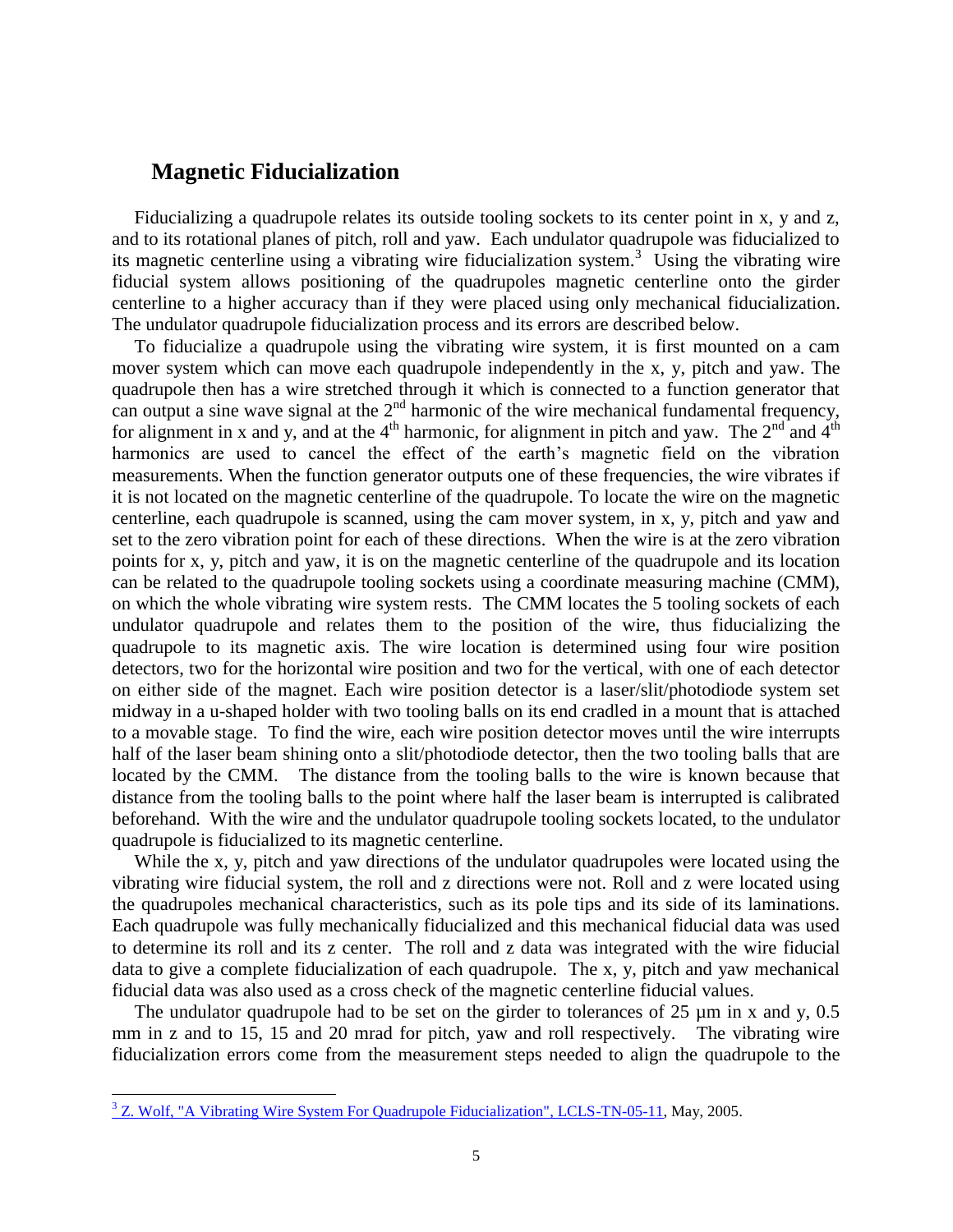wire and from locating the wire and the quadrupole in x, y, pitch and yaw. The roll and z fiducial errors are determined by the measurement of the mechanical surfaces of the magnet.

There are four sources of uncertainties for the wire fiducial system. The first is the uncertainty when calibrating the distance from the wire detector tooling balls to point where the laser/slit/photodiode system is half shadowed by the wire. The second is the uncertainty in locating the positions of the detector tooling balls after they have located the wire. The third is the uncertainty in placing the wire on the magnetic centerline of each undulator quadrupole. The fourth is the uncertainty in locating the tooling sockets of the undulator quadrupoles. The total uncertainty is the sum in quadrupole of the above uncertainties. The roll and z fiducialization uncertainties come from the mechanical fiducialization measurements errors and the uncertainty in reproducing the mechanical fiducialization on the wire fiducial system CMM. Table 4 lists the average fiducialization uncertainties for all the undulator quadrupoles and their sum in quadrature values.

| Uncertainty                 | X<br>$(\mu m)$ | Y<br>$(\mu m)$ | Pitch<br>(mrad) | Yaw<br>(mrad) | Z<br>$(\mu m)$ | Roll<br>(mrad) |
|-----------------------------|----------------|----------------|-----------------|---------------|----------------|----------------|
| Wire Detector Calibration   | 1.21           | 1.17           | 0.004           | 0.003         |                |                |
| Wire Detector Tooling Balls | 2.77           | 3.16           | 0.010           | 0.007         |                |                |
| <b>Quad Positioning</b>     | 1.99           | 0.55           | 0.021           | 0.369         | 3.68           | 0.141          |
| <b>Quad Tooling Sockets</b> | 1.84           | 3.44           | 0.046           | 0.024         | 26.18          | 0.324          |
| <b>Total Uncertainty</b>    | 4.06           | 4.85           | 0.052           | 0.369         | 26.44          | 0.353          |

Table 4: Vibrating Wire System and Mechanical Fiducial Uncertainties.

These average uncertainties were determined for x, y, pitch and yaw in the following ways. The wire detector calibration uncertainty is the sum in quadrature of the standard deviations of the two x wire detector's tooling ball to laser/slit/photodiode distances measured using the detector flip technique<sup>3</sup>. The wire detector tooling ball uncertainty is the standard deviation of the CMM measurement fits of the wire detectors tooling balls. The uncertainty in the quadrupole positioning is the rms offset between the wire and each quadruples' magnetic centerline as measured by the residual vibration that the wire had after the quadruples' placement by the cam mover system. The uncertainty in locating the quadrupole tooling sockets is the standard deviation of the CMM measurement fits of the tooling sockets. The z and roll positioning uncertainties are of the tooling sockets during the positioning of the quadrupoles on the vibrating wire system apparatus. The quadrupole tooling sockets uncertainties for z and roll are the standard deviations of the multiple mechanical fiducial measurements of an undulator quadrupole.

The total fiducial uncertainties for the x and y are below the tolerance of 10  $\mu$ m given for the undulator quadrupoles fiducialization process.<sup>2</sup> The pitch, yaw and roll errors are well below the respective 15, 15 and 20 mrad tolerances that the undulator quads have for their alignment on the girders. The z error is also well below the 0.5 mm longitudinal positioning tolerance.

The undulator quadrupole fiducial stability tolerance for x and y is  $25 \mu m$ . The above errors indicate that this tolerance should be met. As a check, four of the undulator quadrupoles were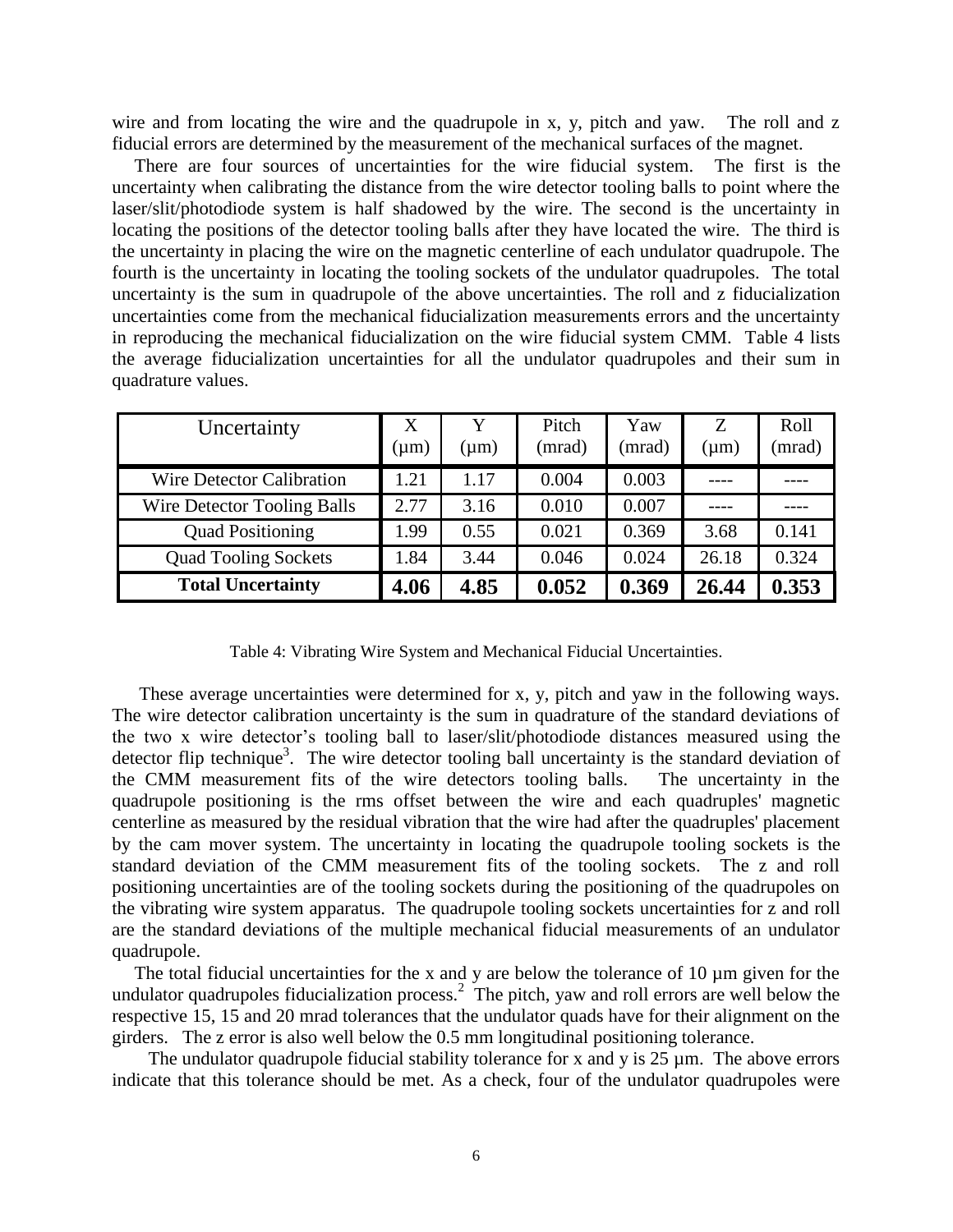fiducialized two or more times. The mean difference between the first and the subsequent fiducial measurements for these quadrupoles are 3.7 µm in the x and 1.1 µm in the y.

Another way to verify that the x and y magnetic fiducial values are reasonable is to compare them to the mechanical fiducial values. The comparison shows that the magnetic centers of the quadrupoles are on average within 16 µm of their mechanical centers in the horizontal and vertical axes. To understand if this offset is reasonable, the magnetic to mechanical center offsets for the undulator quadrupoles can be calculated using the mechanical fiducial data and first order perturbation equations.<sup>4</sup> For the undulator quadrupoles, the magnetic to mechanical offsets calculated using the mechanical fiducial data and perturbation equations are 14 µm and 16 µm rms in the horizontal and vertical axes respectively. Figure 3 shows the magnetic center and the mechanical center differences for all the undulator quadrupoles.



Figure 3: Magnetic and Mechanical Fiducial Center Differences.

 $\overline{a}$ 

<sup>4</sup> K. Halbach, "First order perturbation effects in iron dominated two dimensional symmetrical multipoles," Nuclear Instruments and Methods, Vol. 74, pp 147-164, 1969.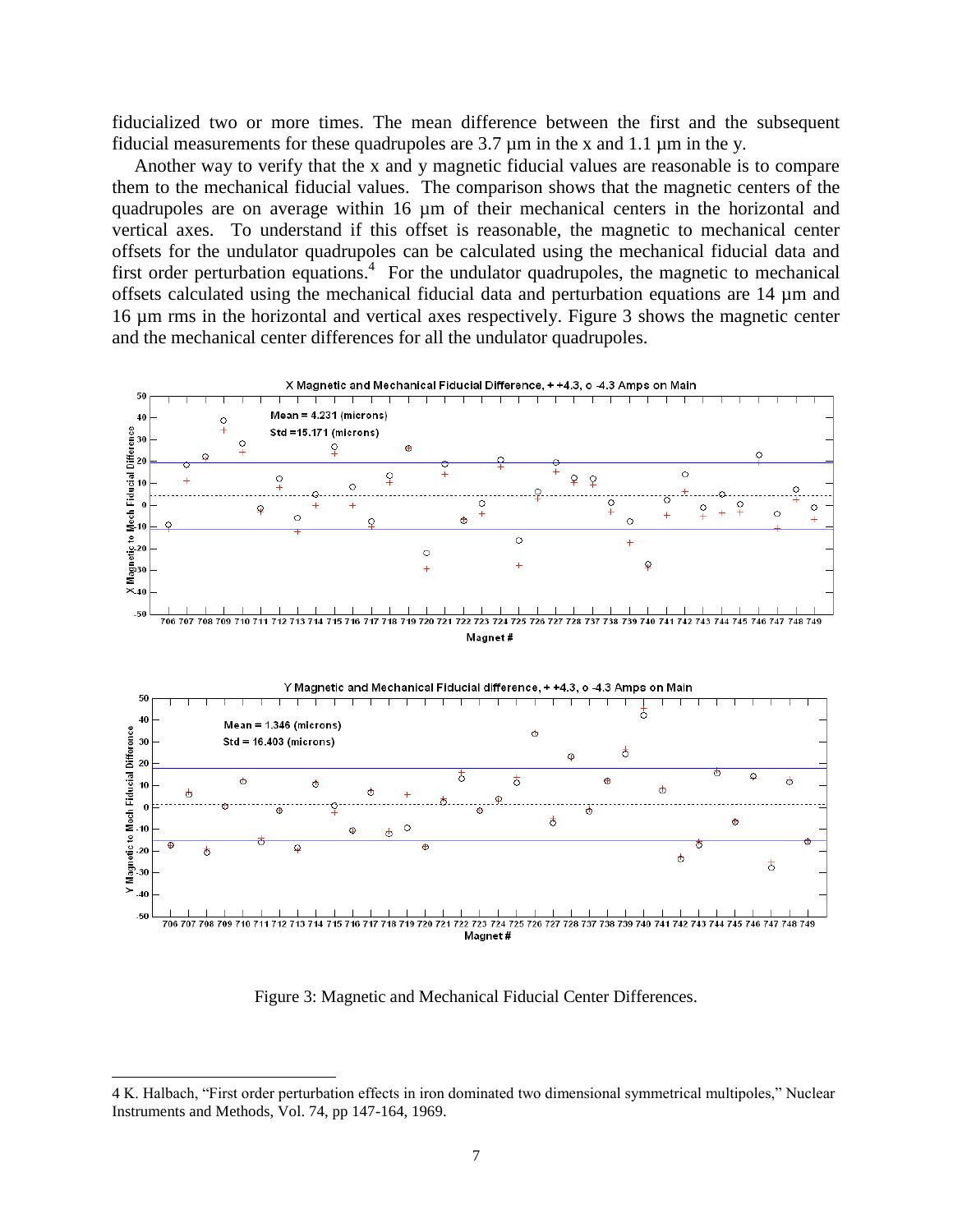## **Effects of Magnet Split and Vacuum Chamber on Magnetic Measurements**

All undulator quadrupoles were magnetically measured and fiducialized to their magnetic centers without their vacuum chamber installed, so it is of interest to understand what effect splitting a quadrupole and installing a vacuum chamber has on these measurements.

One quadrupole's integrated gradient was measured with and without a vacuum chamber installed. The ratio of the integrated gradient without the vacuum chamber installed to with it installed was  $1.0017 +1.00024$ , which is less than the 1% absolute accuracy demanded for the value of the integrated gradient.

The effect of splitting and reassembling a quadrupole on its magnetic center was measured. First, the magnetic center was measured, then the quadrupole was carefully split and reassembled using the standard LCLS written procedure and then the magnetic center was measured again. The magnetic center moved horizontally by 1.3  $+/-$  0.8 µm and vertically by 1.4  $+/-$  0.1 µm.

The effect on the quadrupole's fiducialization from splitting and reassembling and from splitting, inserting a vacuum chamber and reassembling were also studied. Four separate wire fiducial data sets were made on one of the undulator quadrupoles, with each set consisting of fiducializing the quadrupole at  $+4.3$  and  $-4.3$  amps. The first two sets were control sets (Baseline 1 and Baseline 2), the third set (Split) was made after the quadrupole was split and reassembled and the fourth set (Vacuum Chamber) was made after a vacuum chamber was installed in the quadrupole, which also required splitting and reassembly. The splitting and reassembly was done per the LCLS written procedure. The resulting data shows little effect due either to splitting and reassembling the quadrupole or due to installing a vacuum chamber. The fiducialization differences to the first measurement set (Baseline 1) are listed in table 5.

|                | X fiducial offset   | Y fiducial offset   |
|----------------|---------------------|---------------------|
| Baseline 2     | $1.1 +/- 3.7 \mu m$ | $0.5 +/- 3.6 \mu m$ |
| Split          | $-0.4 + -3.7 \mu m$ | $0.8 +/- 3.6 \mu m$ |
| Vacuum Chamber | $-2.3 + -3.7 \mu m$ | $0.1 +/- 3.6 \mu m$ |

Table 5: Magnet Split and Vacuum Chamber effects using Quadrupole Fiducialization

### **Temperature Measurements.**

The undulator quadrupoles are solid wire electro-magnets which are operated in the temperature controlled environment of the undulator hall. To understand the temperature rise of a quadrupole, measurements were made at four locations on the magnet assembly: on an upper coil inside the mirror plates, on a lower coil inside the mirror plates, on the laminations outside the mirror plates and on the magnet base plate with the quadrupole main current set to 6 amps (the highest operating current) for 14 hours and at 4.5 amps (4.3 amps is the nominal current) for 10 hours on a single quadrupole. The delta temperatures for these data sets are listed in table 6 and plotted in figure 4. The temperature rise of the core (Outer Lamination) was 8.0 ºC after 14 hours at 6 amps which is less than the specification of a core temperature rise of 9.0 °C after 4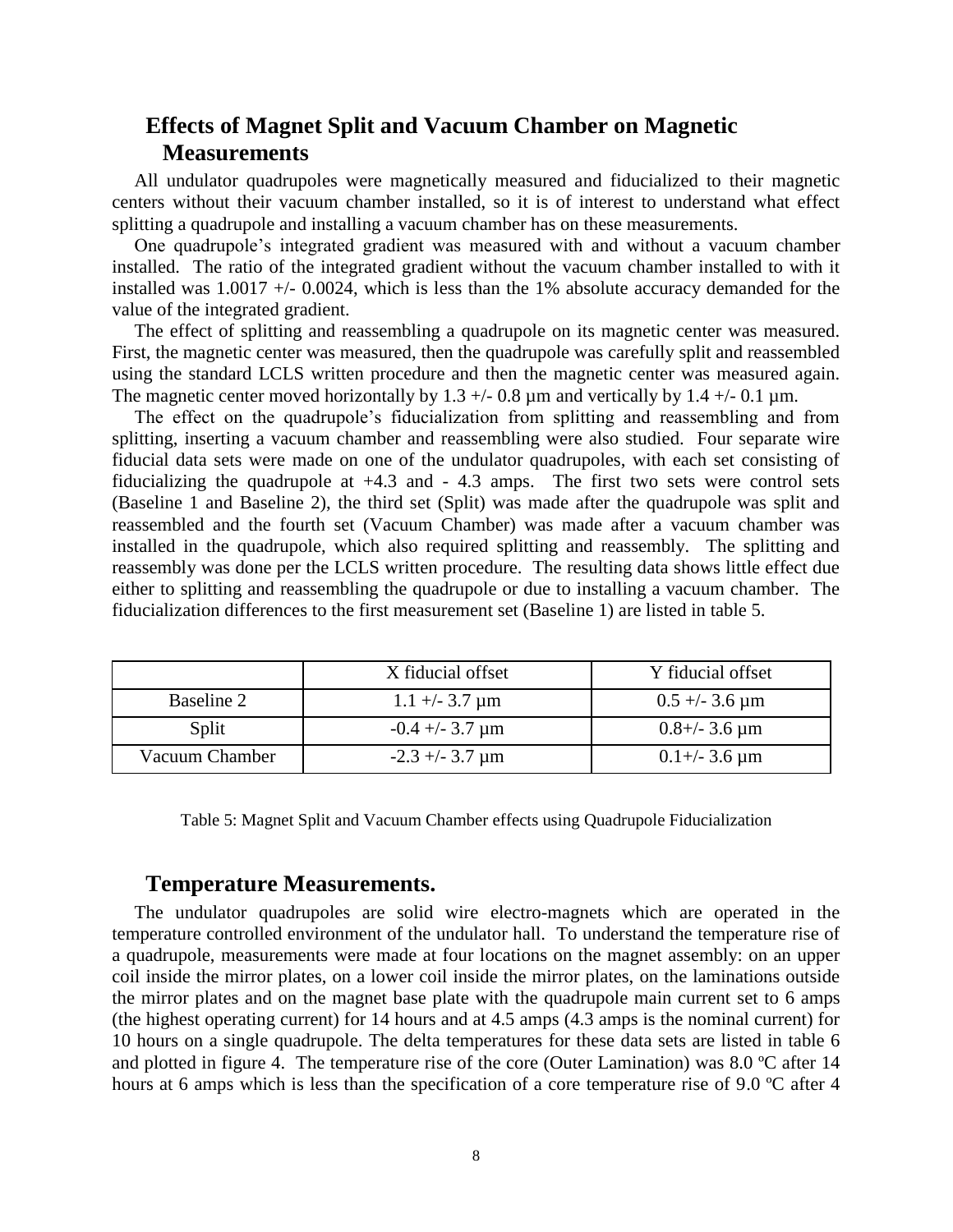hours. All measurements were taken with the mirror plates on and in a temperature controlled room where the ambient temperature was  $\sim 21$  °C.

| <b>Probe Location</b>         | $\Delta T$ , 4.5 amps for 10 hours | $\Delta T$ , 6 amps for 14 hours |  |
|-------------------------------|------------------------------------|----------------------------------|--|
| Upper Coil $(^{\circ}C)$      | 8.3                                | 13.9                             |  |
| Lower Coil $(^{\circ}C)$      | ճ.9                                | 12.7                             |  |
| <b>Outer Laminations (°C)</b> | 4.6                                |                                  |  |
| <b>Base</b> $(^{\circ}C)$     |                                    |                                  |  |

Table 6: Temperature rise measurements at 4.5 and 6.0 amps.



Figure 4: Temperature measurement at 4.5 amps for 10 hours. Mirror plates on.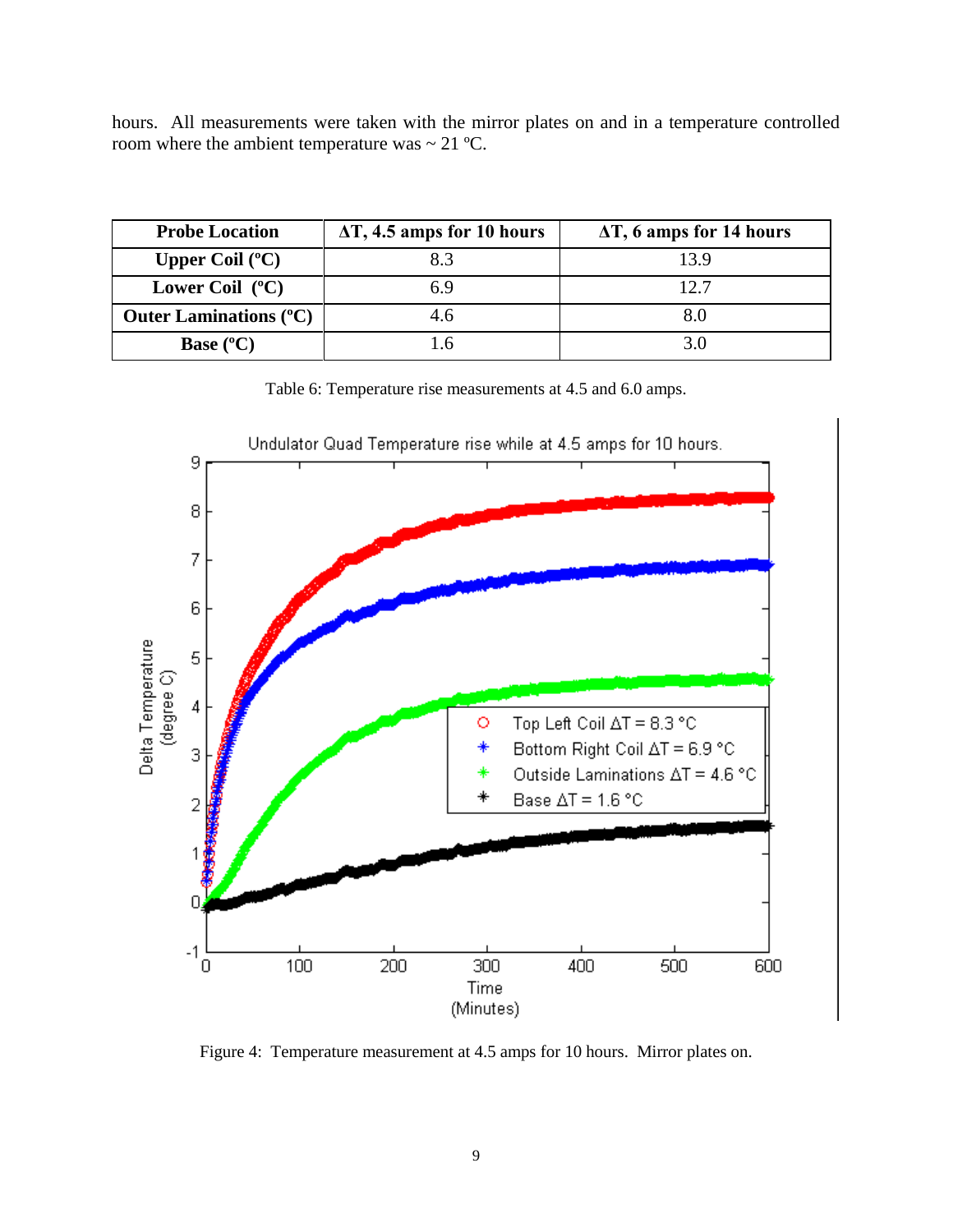Additionally, before the integrated gradient, harmonics, BBA and trim measurements were made, each quad was warmed up for 5 hours and their temperatures were recorded at the beginning and end of the 5 hour period. Temperatures were measured on an upper coil, on an outer lamination and on the magnet base for these measurements. The average delta temperature rise for each location is listed in Table 7.

| <b>Probe Location</b>         | Average $\Delta T$ for 5 hour warmup at -4.3 amps |  |  |
|-------------------------------|---------------------------------------------------|--|--|
| Upper Coil $(^{\circ}C)$      |                                                   |  |  |
| <b>Outer Laminations (°C)</b> |                                                   |  |  |
| <b>Base</b> $(^{\circ}C)$     |                                                   |  |  |

Table 7: Average temperature rise of quad after 5 hour warmup.

### **Standardization Trip Test Measurements.**

Each quadrupole is specified to provide an integrated gradient with a 0.3 % rms accuracy following its standardize cycles. To verify that the designated three standardize cycles from - 6.0 to +6.0 to -6.0 amps were adequate to achieve this, a trip test was performed. The trip test was made by first standardizing a quadrupole and then measuring its integrated gradient twice at +6.0 amps. The magnet's power supply was then tripped off and turned back on again. The quadrupole was then standardized again and its integrated gradient was measured twice at  $+6.0$ amps. The ratio of the integrated gradient measured after the power supply trip to that measured before the trip is is  $1.00066 +/- 0.00029$ , which is well below the 0.3% accuracy needed for the integrated gradient.

### **Measurements With and Without Mirror Plates.**

The undulator quadrupole has removable mirror plates which were installed on each quadrupole during all of the standard measurements because using the mirror plates lessen the cross talk effects between the quadrupole and the nearby undulator end plate. Never the less, our measurements were made to characterize the effects of having the quadrupole mirror plates installed versus not having them installed and having the undulator end plate at the nominal proximity and it being removed. When the undulator end plate was installed for the tests it was located at the nominal proximity to the undulator quadrupole as it would be on the girder. One quadrupole's integrated gradient, magnetic center and harmonics were characterized in four setups: quadrupole mirror plates on with undulator end plate in nominal proximity, quadrupole mirror plates on with undulator end plate removed, quadrupole mirror plates off with undulator mirror plate in nominal proximity, and quadrupole mirror plates off with an undulator mirror plate removed. The integrated gradient of the quadrupole with the mirror plates installed sees no difference between having the undulator end plate in proximity or removed, within the error of the measurement. The integrated gradient does increase slightly with the undulator mirror in proximity when the quadrupoles mirror plates are removed. Values are listed in table 8.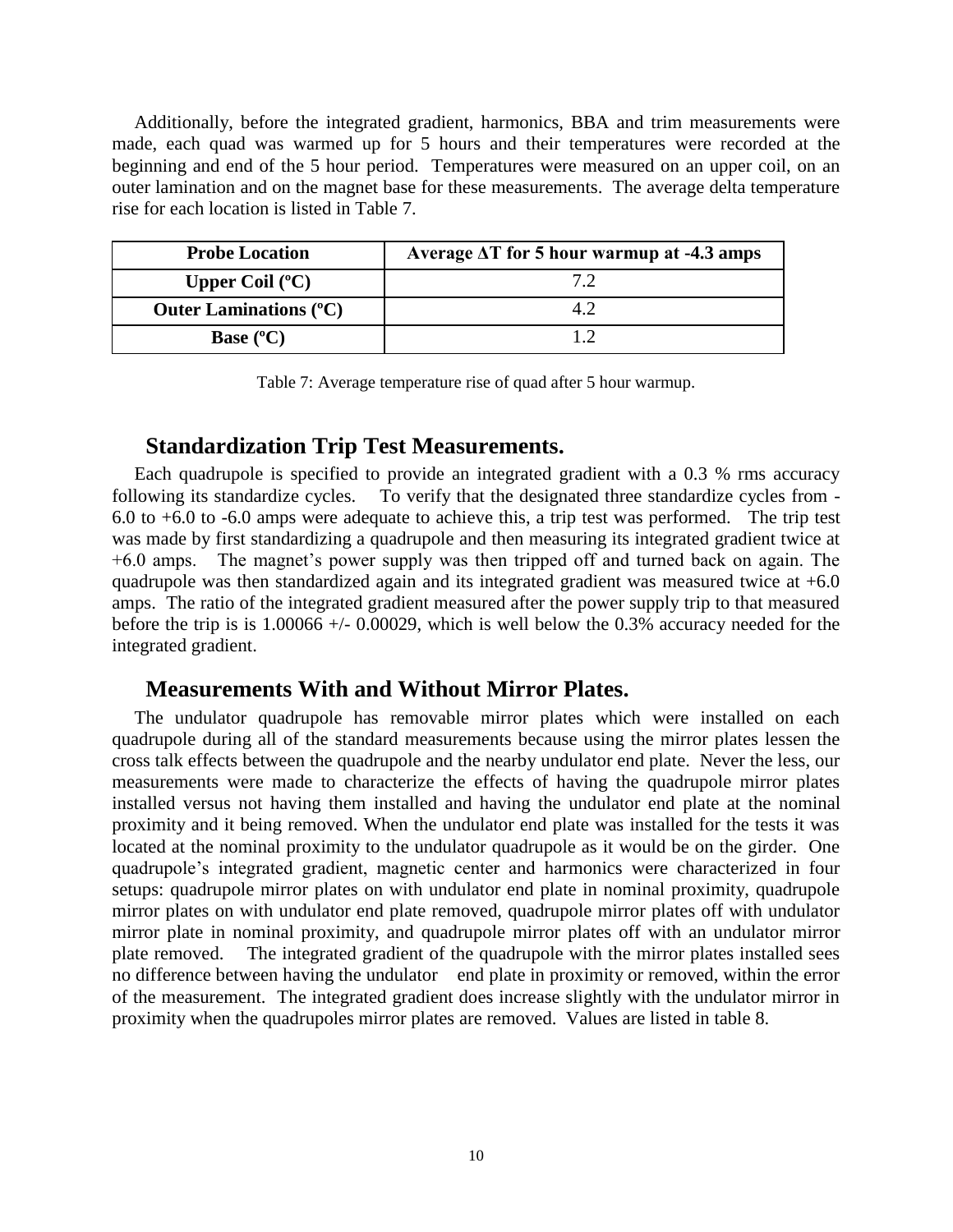|                       |                         | Quad Mirror On, Ratio Undulator End Quad Mirror Off, Ratio Undulator End |
|-----------------------|-------------------------|--------------------------------------------------------------------------|
|                       | Plate Installed/Removed | Plate Installed / Removed                                                |
| <b>Integrated</b>     | $1.0003 + (-0.0003$     | $1.0012 + (-0.0003)$                                                     |
| <b>Gradient Ratio</b> |                         |                                                                          |

Table 8: Effect of Undulator Mirror Plate on Quadrupole, with and without its Mirror Plate

The harmonics values of the quadrupole do not change appreciably whatever the quadrupole mirror plate configuration. Normalized harmonic values are listed in table 9.

| <b>Quad Mirror Plates</b>            | On               | <b>ON</b> | <b>OFF</b>       | <b>OFF</b> |
|--------------------------------------|------------------|-----------|------------------|------------|
| <b>Undulator</b><br><b>End Plate</b> | <b>Installed</b> | Removed   | <b>Installed</b> | Removed    |
| Harmonic #                           |                  |           |                  |            |
| 3                                    | 0.47797          | 0.43745   | 0.40069          | 0.49577    |
| 4                                    | 0.11625          | 0.11468   | 0.12329          | 0.13179    |
| 6                                    | 0.22455          | 0.22234   | 0.21789          | 0.22602    |
| 10                                   | 0.03093          | 0.03462   | 0.03509          | 0.22602    |

Table 9: Normalized harmonics ( $n = 3, 4, 6 \& 10$ ). Harmonics are normalized to  $n = 2$  the quadrupole term.

There is also no effect from the undulator end plate on the BBA magnetic center movement measurements, regardless if the quadrupole has its mirror plates on or off.

#### **Conclusion**

All 36 undulator quadrupoles were magnetically characterized with all of the quadrupoles meeting their specified tolerances. These measurements confirmed that the undulator quadrupoles met requirement specifications for integrated gradient, harmonics and for magnetic center shifts after current changes. The horizontal and vertical dipole trims of each quadrupole also met their specifications. Each quadrupole was fiducialized to its magnetic center to less than 5 µm in the horizontal and vertical axis.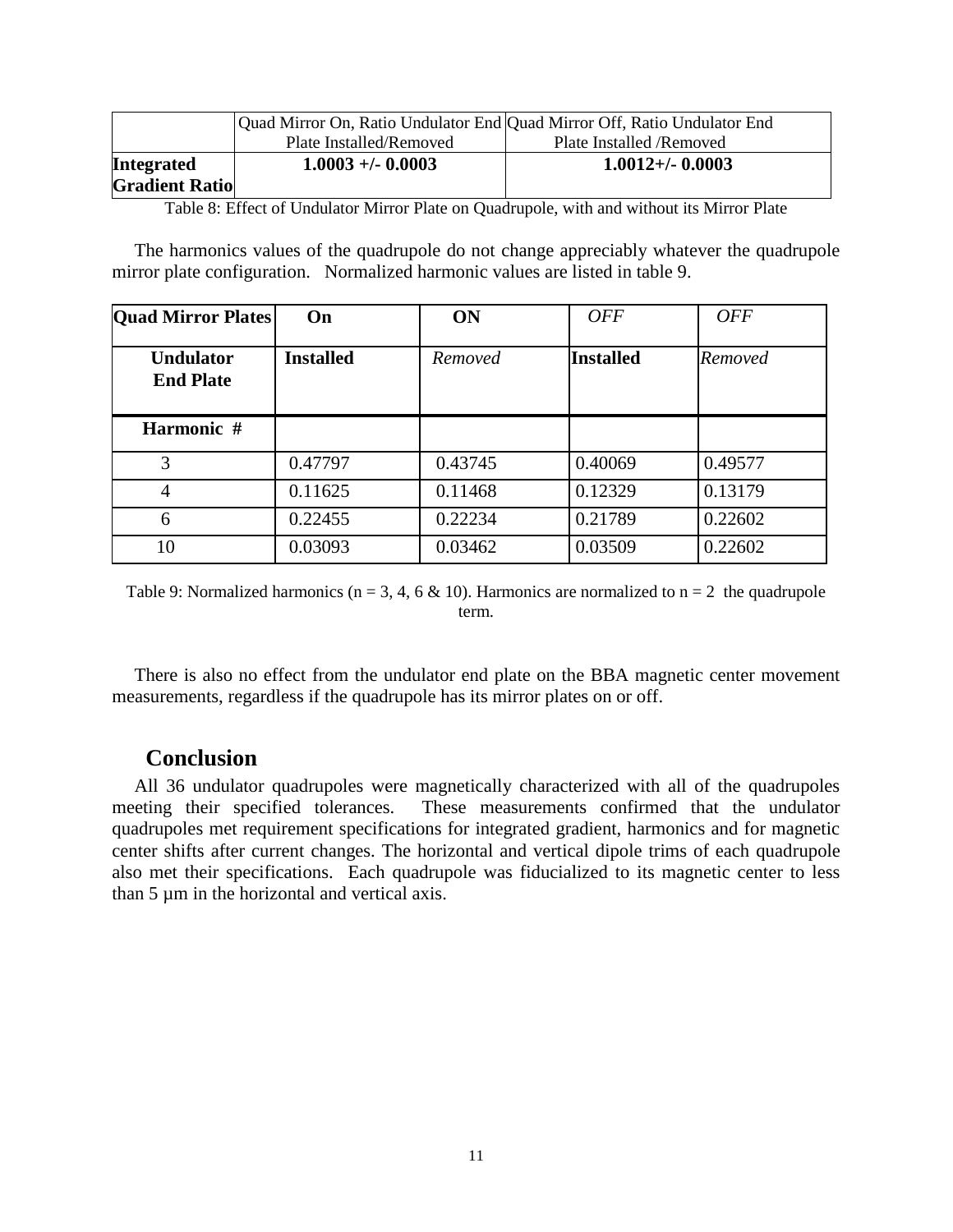# **Appendix A - Horizontal and Vertical Trim Coil Calibration**

The Horizontal and Vertical trims of the undulator quad have been used to correct the beam when the quadrupole was offset by a known amount. There should be a clear correlation between the quadrupole offset, which causes a dipole field kick related to the quadrupole strength and the trim field strength to counter it. It was noticed that the trims over corrected by about 15%. To determine the cause a spare undulator quadrupole, 000709, was measured again to understand the cause of this problem. It measuring the quadrupole using the stretched wire system is was found that the main quadrupole field was correct, but that the trim fields as measured by the wire were too high by  $\sim$ 14%. To understand how the coil originally measured the trims too high by  $\sim$ 14%, the coil was calibrated in a known dipole. This dipole calibration showed the sensitivity of the DC1B coil was found to be too low by 13.58%. Once the calibration of the DC1B coil constant and dipole sensitivity factor were complete the measurement of H and V trims with the new coil constant (CC) and sensitivity factor (SF) were done. The coil constant is a function of the number of turns and the radius of the coils. When the quadrupole coil constant was determined it gave a radius of 0.0041328 meters. To measure the dipole trims properly the coil constant for the dipole only should be determined and a sensitivity factor needs to be determined that relates the strength of the dipole when using the quadrupole radius.

- a) The Coil Constants (CC) of DC1B coil were determined using a stretched wire calibration. ECHO7 dipole 3D406 Serial 5 was measured with the wire and then using DC1B coil A and coil B were separately. The horizontal (H) trim was also measured with the stretched wire, but the trim field has a large sextupole component so the 3D4 measurements were used to make the coil calibrations. The coil constants can be compared if one remembers that the double coil is a sum for coils A and B and thus is coil constant is half the average of the A and B coil constants. The coil constants (CC) from the dipole calibration are:
	- i) Coil A: 5.64737. ½ of CC for Coil A is 2.79975
	- ii) Coil B: 5.5529 ½ of CC for Coil B is 2.36742
	- iii) Double Coil: 2.80007. (½ of A and B).
- b) Knowing the dipole coil constants allows one to calculate the Sensitivity Factor for the coils. The sensitivity factor is needed because the harmonic value of each pole (dipole, quad, sext) is calculated using the following formula:
	- i) Harmonic Field = (harmonic number)\*(integrated voltage) /  $((\# turns)*(Coil)$ Radius)\*(SF). SF is the sensitivity factor.
	- ii) The Coil Radius of the wire bundle for DC1B is set to 0.004133 for the quadrupole measurements and it derived by calibrating the coil in quadrupole field measured using the stretched wire. To make the dipole measurements correct using this radius